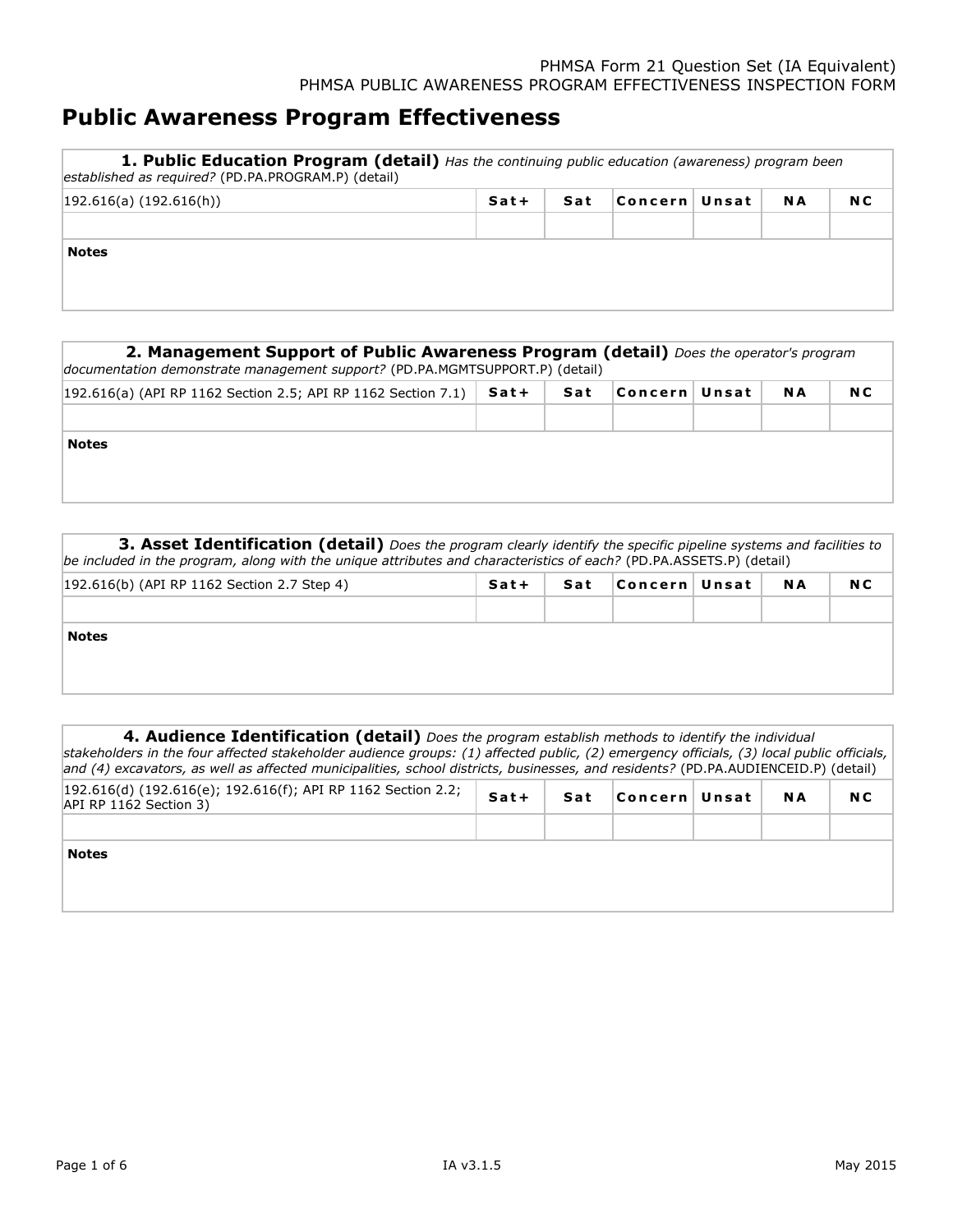| <b>5. Audience Identification Records (detail)</b> Do records identify the individual stakeholders in the four<br>affected stakeholder audience groups: (1) affected public, (2) emergency officials, (3) local public officials, and (4) excavators, as<br>well as affected municipalities, school districts, businesses, and residents to which it sends public awareness materials and<br><i>messages?</i> (PD.PA.AUDIENCEID.R) (detail) |        |     |                |           |     |
|---------------------------------------------------------------------------------------------------------------------------------------------------------------------------------------------------------------------------------------------------------------------------------------------------------------------------------------------------------------------------------------------------------------------------------------------|--------|-----|----------------|-----------|-----|
| $ 192.616(d)$ (192.616(e); 192.616(f); API RP 1162 Section 2.2;<br>API RP 1162 Section 3)                                                                                                                                                                                                                                                                                                                                                   | $Sat+$ | Sat | Concern  Unsat | <b>NA</b> | N C |
| <b>Notes</b>                                                                                                                                                                                                                                                                                                                                                                                                                                |        |     |                |           |     |

| 6. Messages, Delivery Methods, and Frequencies (detail) Does the program define the combination<br>of messages, delivery methods, and delivery frequencies to comprehensively reach all affected stakeholder audiences in all areas<br>where gas is transported? (PD.PA.MESSAGES.P) (detail) |      |     |                |           |     |
|----------------------------------------------------------------------------------------------------------------------------------------------------------------------------------------------------------------------------------------------------------------------------------------------|------|-----|----------------|-----------|-----|
| $ 192.616(c)$ (API RP 1162 Section 3; API RP 1162 Section 4; API<br>$RP$ 1162 Section 5)                                                                                                                                                                                                     | Sat+ | Sat | Concern  Unsat | <b>NA</b> | N C |
| <b>Notes</b>                                                                                                                                                                                                                                                                                 |      |     |                |           |     |
|                                                                                                                                                                                                                                                                                              |      |     |                |           |     |

| 7. Consideration of Supplemental Enhancements (detail) Were relevant factors considered to                                   |        |  |                        |  |  |     |  |  |
|------------------------------------------------------------------------------------------------------------------------------|--------|--|------------------------|--|--|-----|--|--|
| determine the need for supplemental public awareness program enhancements for each stakeholder audience, as described in API |        |  |                        |  |  |     |  |  |
| RP 1162? (PD.PA.SUPPLEMENTAL.P) (detail)                                                                                     |        |  |                        |  |  |     |  |  |
| 192.616(c) (API RP 1162 Section 6.2)                                                                                         | Sat+ I |  | Sat Concern Unsat   NA |  |  | N C |  |  |

**Notes**

**8. Educational Provisions (detail)** Did delivered messages specifically include provisions to educate the *public, emergency officials, local public officials, and excavators on: (1) Use of a one-call notification system prior to excavation and other damage prevention activities; (2) Possible hazards associated with unintended releases from a gas pipeline facility; (3) Physical indications of a possible release; (4) Steps to be taken for public safety in the event of a gas pipeline release; and (5) Procedures to report such an event?* (PD.PA.EDUCATE.R) (detail)

| 192.616(d) (192.616(f)) | Sat+ | Sat | Concern  Unsat | <b>NA</b> | N C |
|-------------------------|------|-----|----------------|-----------|-----|
|                         |      |     |                |           |     |
| <b>Notes</b>            |      |     |                |           |     |
|                         |      |     |                |           |     |
|                         |      |     |                |           |     |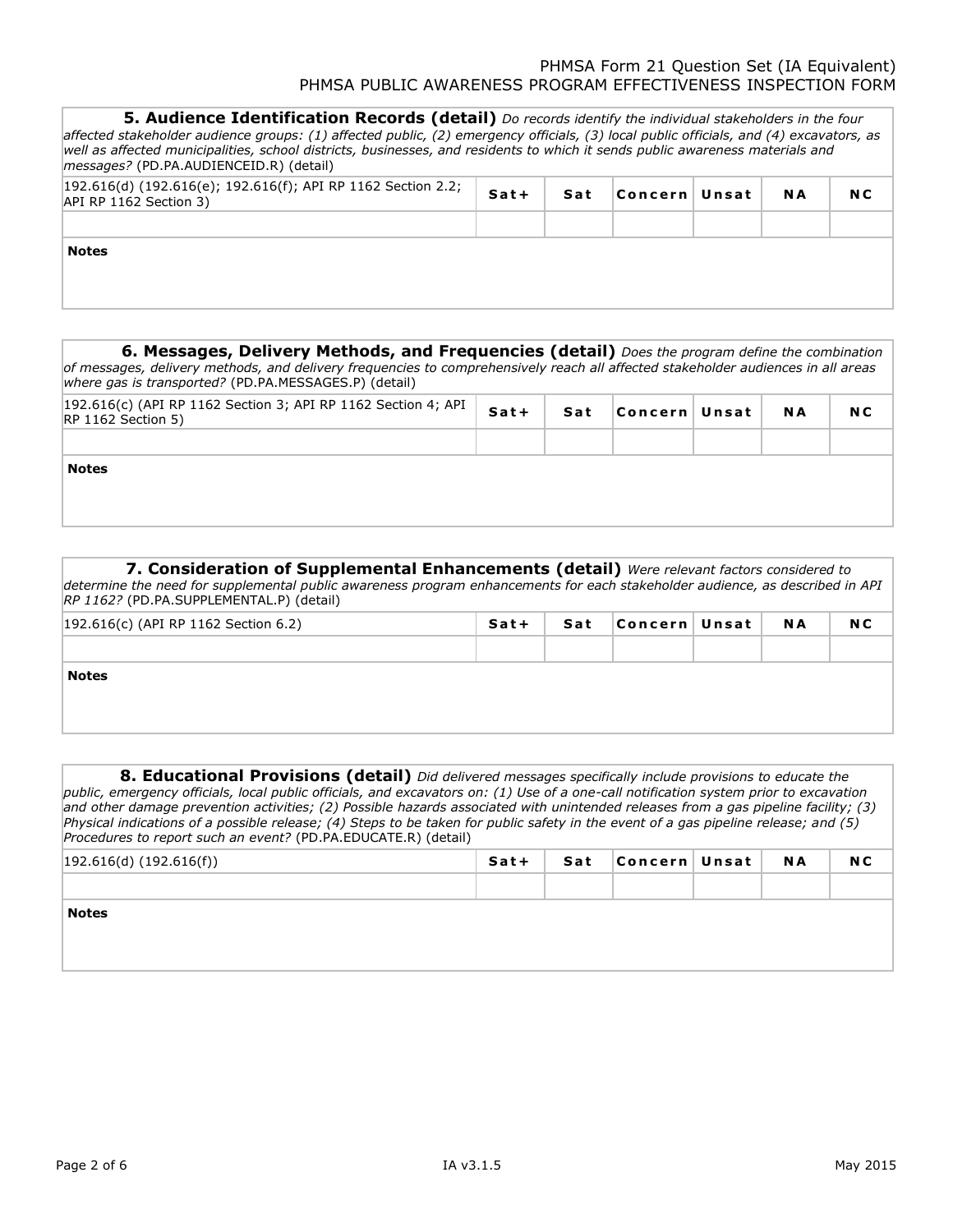**9. Messages on Pipeline Facility Locations (detail)** Were messages developed and delivered to advise *affected municipalities, school districts, businesses, and residents of pipeline facility locations?* (PD.PA.LOCATIONMESSAGE.R) (detail) 192.616(e) (192.616(f)) **S a t + S a t C o n c e r n U n s a t N A N C Notes**

| 10. Baseline Message Delivery Frequency (detail) Did the delivery of materials and messages meet<br>or exceed the baseline delivery frequencies specified in API RP 1162, Table 2-1 through Table 2.3? (PD.PA.MESSAGEFREQUENCY.R)<br>(detail) |        |     |                |           |     |
|-----------------------------------------------------------------------------------------------------------------------------------------------------------------------------------------------------------------------------------------------|--------|-----|----------------|-----------|-----|
| 192.616(c) (API RP 1162 Table 2-1; API RP 1162 Table 2-2; API<br><b>RP 1162 Table 2-3)</b>                                                                                                                                                    | $Sat+$ | Sat | Concern  Unsat | <b>NA</b> | N C |
| <b>Notes</b>                                                                                                                                                                                                                                  |        |     |                |           |     |

11. Liaison with Public Officials (detail) (presented above) *Do records indicate liaisons established and maintained with appropriate fire, police and other public officials and utility owners in accordance with procedures?*  (EP.ERG.LIAISON.R) (detail)

| $ 192.605(a) (192.615(c)(1); 192.615(c)(2); 192.615(c)(3);$<br>$ 192.615(c)(4); 192.616(c);$ ADB-05-03) | Sat+ | Sat | Concern  Unsat | <b>NA</b> | N C |
|---------------------------------------------------------------------------------------------------------|------|-----|----------------|-----------|-----|
|                                                                                                         |      |     |                |           |     |
| <b>Notes</b>                                                                                            |      |     |                |           |     |
|                                                                                                         |      |     |                |           |     |

12. Other Languages (detail) Does the program require that materials and messages be provided in other *languages commonly understood by a significant number and concentration of non-English speaking populations in the operator's areas?* (PD.PA.LANGUAGE.P) (detail)

| 192.616(g) (API RP 1162 Section 2.3.1) | Sat+ | Sat | Concern  Unsat | <b>NA</b> | N C |
|----------------------------------------|------|-----|----------------|-----------|-----|
|                                        |      |     |                |           |     |
| <b>Notes</b>                           |      |     |                |           |     |
|                                        |      |     |                |           |     |
|                                        |      |     |                |           |     |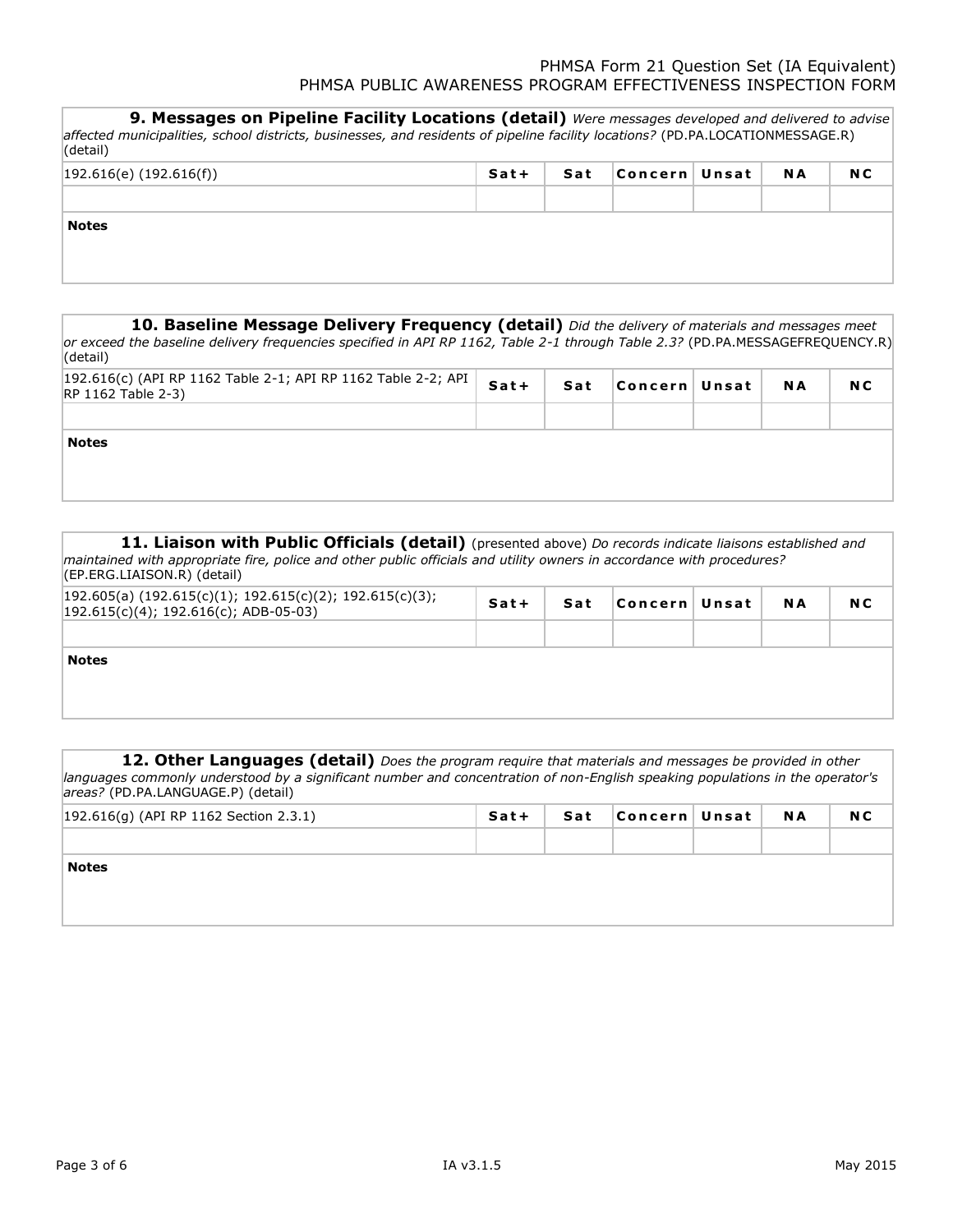| 13. Other Languages (detail) (presented above) Were materials and messages developed and delivered in<br>other languages commonly understood by a significant number and concentration of non-English speaking populations in the<br>operator's areas? (PD.PA.LANGUAGE.R) (detail) |      |     |                |           |     |
|------------------------------------------------------------------------------------------------------------------------------------------------------------------------------------------------------------------------------------------------------------------------------------|------|-----|----------------|-----------|-----|
| $ 192.616(q)$ (API RP 1162 Section 2.3.1)                                                                                                                                                                                                                                          | Sat+ | Sat | ∣Concern∣Unsat | <b>NA</b> | N C |
| <b>Notes</b>                                                                                                                                                                                                                                                                       |      |     |                |           |     |

| 14. Evaluation Plan (detail) Does the program include a process that specifies how program implementation<br>and effectiveness will be periodically evaluated? (PD.PA.EVALPLAN.P) (detail) |      |     |                |           |     |
|--------------------------------------------------------------------------------------------------------------------------------------------------------------------------------------------|------|-----|----------------|-----------|-----|
| [192.616(i) (192.616(c); API RP 1162 Section 8; API RP 1162<br>Appendix E)                                                                                                                 | Sat+ | Sat | ∣Concern∣Unsat | <b>NA</b> | N C |
|                                                                                                                                                                                            |      |     |                |           |     |
| <b>Notes</b>                                                                                                                                                                               |      |     |                |           |     |

| 15. Evaluate Program Implementation (detail) Has an audit or review of the operator's program<br>implementation been performed annually since the program was developed? (PD.PA.EVALIMPL.R) (detail) |      |     |                |  |     |     |  |  |  |  |  |
|------------------------------------------------------------------------------------------------------------------------------------------------------------------------------------------------------|------|-----|----------------|--|-----|-----|--|--|--|--|--|
| $ 192.616(c)$ (192.616(i); API RP 1162 Section 8.3)                                                                                                                                                  | Sat+ | Sat | Concern  Unsat |  | N A | N C |  |  |  |  |  |
|                                                                                                                                                                                                      |      |     |                |  |     |     |  |  |  |  |  |
| <b>Notes</b>                                                                                                                                                                                         |      |     |                |  |     |     |  |  |  |  |  |
|                                                                                                                                                                                                      |      |     |                |  |     |     |  |  |  |  |  |
|                                                                                                                                                                                                      |      |     |                |  |     |     |  |  |  |  |  |

| 16. Acceptable Methods for Program Implementation Audits (detail) Was one or more of the                                          |
|-----------------------------------------------------------------------------------------------------------------------------------|
| three acceptable methods (i.e., internal assessment, 3rd-party contractor review, or regulatory inspections) used to complete the |
| annual audit or review of program implementation? (PD.PA.AUDITMETHODS.R) (detail)                                                 |

| $ 192.616(c)$ (192.616(i); API RP 1162 Section 8.3) | Sat+ | Sat | ∣Concern ∣ Unsat | <b>NA</b> | N <sub>C</sub> |
|-----------------------------------------------------|------|-----|------------------|-----------|----------------|
|                                                     |      |     |                  |           |                |
| <b>Notes</b>                                        |      |     |                  |           |                |

| 17. Program Changes and Improvements (detail) Were changes made to improve the program<br>and/or the implementation process based on the results and findings of the annual audit(s)? (PD.PA.PROGRAMIMPROVE.R) (detail) |        |     |                 |           |     |
|-------------------------------------------------------------------------------------------------------------------------------------------------------------------------------------------------------------------------|--------|-----|-----------------|-----------|-----|
| [192.616(c) (API RP 1162 Section 8.3)                                                                                                                                                                                   | $Sat+$ | Sat | Concern   Unsat | <b>NA</b> | N C |
|                                                                                                                                                                                                                         |        |     |                 |           |     |
| <b>Notes</b>                                                                                                                                                                                                            |        |     |                 |           |     |
|                                                                                                                                                                                                                         |        |     |                 |           |     |
|                                                                                                                                                                                                                         |        |     |                 |           |     |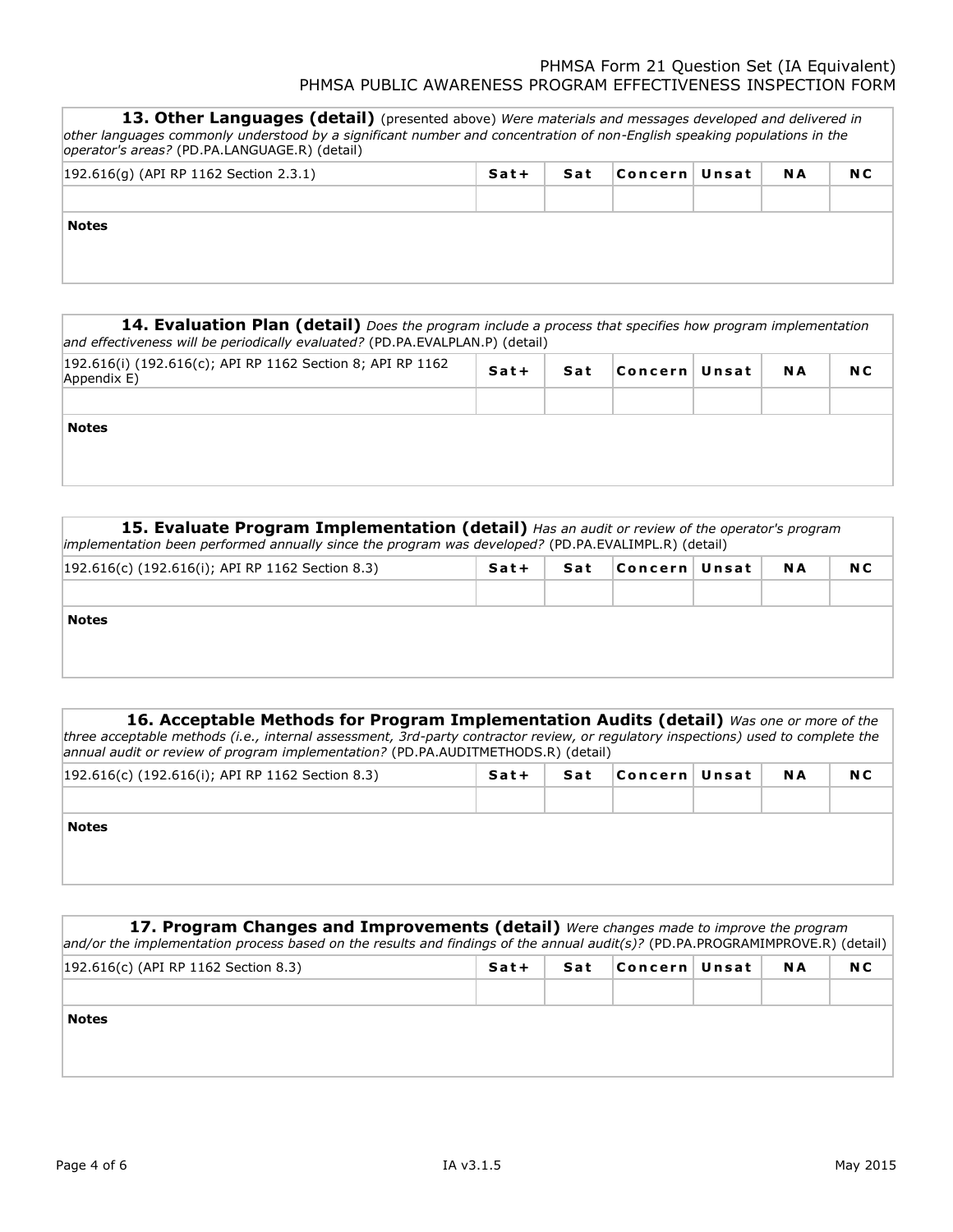| 18. Evaluating Program Effectiveness (detail) (presented above) Have effectiveness evaluation(s) of<br>the program been performed for all stakeholder groups in all notification areas along all systems covered by the program?<br>(PD.PA.EVALEFFECTIVENESS.R) (detail) |        |     |                |  |     |     |  |  |  |  |
|--------------------------------------------------------------------------------------------------------------------------------------------------------------------------------------------------------------------------------------------------------------------------|--------|-----|----------------|--|-----|-----|--|--|--|--|
| $ 192.616(c)$ (API RP 1162 Section 8.4)                                                                                                                                                                                                                                  | $Sat+$ | Sat | ∣Concern∣Unsat |  | N A | N C |  |  |  |  |
|                                                                                                                                                                                                                                                                          |        |     |                |  |     |     |  |  |  |  |
| <b>Notes</b>                                                                                                                                                                                                                                                             |        |     |                |  |     |     |  |  |  |  |

| 19. Measure Program Outreach (detail) In evaluating effectiveness, was actual program outreach for |  |  |                        |  |           |     |  |  |  |  |  |
|----------------------------------------------------------------------------------------------------|--|--|------------------------|--|-----------|-----|--|--|--|--|--|
| each stakeholder audience tracked? (PD.PA.MEASUREOUTREACH.R) (detail)                              |  |  |                        |  |           |     |  |  |  |  |  |
| 192.616(c) (API RP 1162 Section 8.4.1)                                                             |  |  | Sat+ Sat Concern Unsat |  | <b>NA</b> | N C |  |  |  |  |  |

| $\left  \frac{1}{2}$ $\left  \frac{1}{2} \right $ $\left  \frac{1}{2} \right $ $\left  \frac{1}{2} \right $ $\left  \frac{1}{2} \right $ $\left  \frac{1}{2} \right $ $\left  \frac{1}{2} \right $ $\left  \frac{1}{2} \right $ | . | 341 | $\mathbf{r}$ | . . |
|---------------------------------------------------------------------------------------------------------------------------------------------------------------------------------------------------------------------------------|---|-----|--------------|-----|
|                                                                                                                                                                                                                                 |   |     |              |     |
|                                                                                                                                                                                                                                 |   |     |              |     |
|                                                                                                                                                                                                                                 |   |     |              |     |
|                                                                                                                                                                                                                                 |   |     |              |     |
| <b>Notes</b>                                                                                                                                                                                                                    |   |     |              |     |
|                                                                                                                                                                                                                                 |   |     |              |     |
|                                                                                                                                                                                                                                 |   |     |              |     |

# **FA7 E8978ADB640AD AD25A5D31F8AB2E0-PDP AMEASUREUNDERSTANDABIL ITYR 20. Measure Understandability of Message Content (detail)** *In evaluating program effectiveness, was the percentage of each stakeholder audience that understood and retained the key information from the messages determined?* (PD.PA.MEASUREUNDERSTANDABILITY.R) (detail) 192.616(c) (API RP 1162 Section 8.4.2) **S a t + S a t C o n c e r n U n s a t N A N C Notes**

| 21. Measure Desired Stakeholder Behavior (detail) In evaluating program effectiveness, was                             |
|------------------------------------------------------------------------------------------------------------------------|
| evaluation made of whether appropriate preventive, response, and mitigative behaviors were understood and likely to be |
| exhibited? (PD.PA.MEASUREBEHAVIOR.R) (detail)                                                                          |

| $ 192.616(c)$ (API RP 1162 Section 8.4.3) | Sat+ | Sat   Concern   Unsat | N A | N <sub>C</sub> |
|-------------------------------------------|------|-----------------------|-----|----------------|
|                                           |      |                       |     |                |
| <b>Notes</b>                              |      |                       |     |                |

**22. Measure Bottom-Line Results (detail)** Were bottom-line results of the program measured by tracking *third-party incidents and consequences including: (1) near misses, (2) excavation damages resulting in pipeline failures, (3) excavation damages that do not result in pipeline failures?* (PD.PA.MEASUREBOTTOM.R) (detail)

| $ 192.616(c)$ (API RP 1162 Section 8.4.4) | Sat+ | Sat | Concern  Unsat | <b>NA</b> | N C |
|-------------------------------------------|------|-----|----------------|-----------|-----|
|                                           |      |     |                |           |     |
| <b>Notes</b>                              |      |     |                |           |     |
|                                           |      |     |                |           |     |
|                                           |      |     |                |           |     |